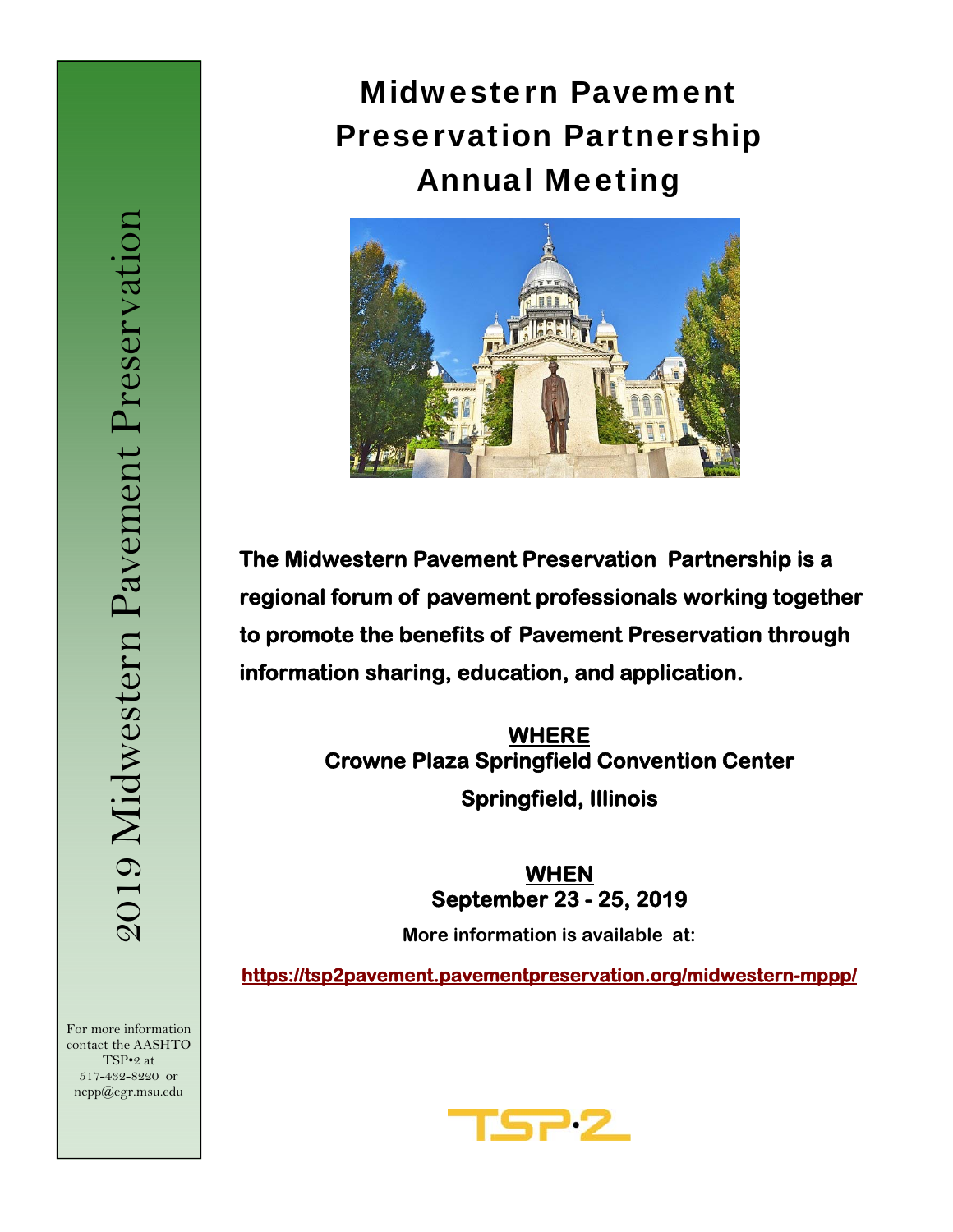## *What is the Midwestern Pavement Preservation Partnership?*

The Midwestern Pavement Preservation Partnership (MPPP) is an AASHTO regional forum of pavement professionals from state and provincial agencies, contractors, consultants, suppliers, academia, local and federal officials, all working together to take advantage of the synergy gained from sharing information and identifying common issues for further investigation. It provides a forum to share and publicize information describing improvements in research, design, specifications, materials, and construction practices, and to promote the benefits of Pavement Preservation through education and application.

# *Who Should Attend?*

State agencies, contractors, suppliers, consultants, academia, local agencies, MPOs, and federal officials interested in Pavement Preservation.

## *When and where will the Partnership Meeting be held?*

The partnership meeting will be held in Springfield, Illinois at Crown Plaza Springfield Convention Center.

**Non-Invitational Travelers**, please make your room reservation directly by contacting the Hotel at 217-585-2830 by August 30, 2019 to obtain the reduced rate of \$115.00 per night. **Use the group code "Midwest Pavement Preservation Partnership". Invitational travelers**  should not call the hotel for a reservation, but will need to complete and return the **Travel Planning Request Form,** (please follow the instructions on the form) found online at: https://www.pavementpreservation.org/wp-content/uploads/meetings/Travel\_Request\_Form.pdf

### *How do I Register for the Meeting?*

Please complete the attached meeting registration form and fax or mail to the address indicated on the form by August 30, 2019 or register online at: www.tsp2.org/register. All registrations include breakfasts, break refreshments, and lunches starting Monday afternoon through Wednesday morning.

### *Membership Benefits in the MPPP*

You are encouraged to become a member of the MPPP, but membership is not required. Below is an explanation of membership guidelines and costs, as well as non-member prices.

**State Members Contributing to the AASHTO TSP·2 and Paid Provincial Members** will receive travel and registration reimbursements for three voting participants who will also be eligible to serve as officers. Please fill out the registration form and the travel planning request form. Indicate your travel preferences and we will contact you to coordinate.

**Local and Academic Members** will receive paid registration for four participants who will also be eligible to serve as officers and cast one vote per agency on issues being considered at the business meeting for a fee of \$800.00. **There are a limited number of scholarships for free registration.**  Please contact us if you would like to apply.

**Industry members** will each receive one paid exhibition display space, paid registration for two participants who will be eligible to serve as officers, and cast one vote per company on issues being considered at the business meeting for \$1,250. National Membership in the Pavement Preservation Partnerships is available. Please contact the NCPP at (517)432-8220 for more information. National Members will receive one paid exhibitor display space and two paid registration at each partnership meeting.

**Federal Highway Administration Employees** may register as a participant for \$350 per person**.** 

**Member Organizations** may register additional participants for \$350 per person.

**Non-member Organizations** may register participants at \$450 per person.

For more information contact the AASHTO TSP•2 at 517-432-8220 or ncpp@egr.msu.edu

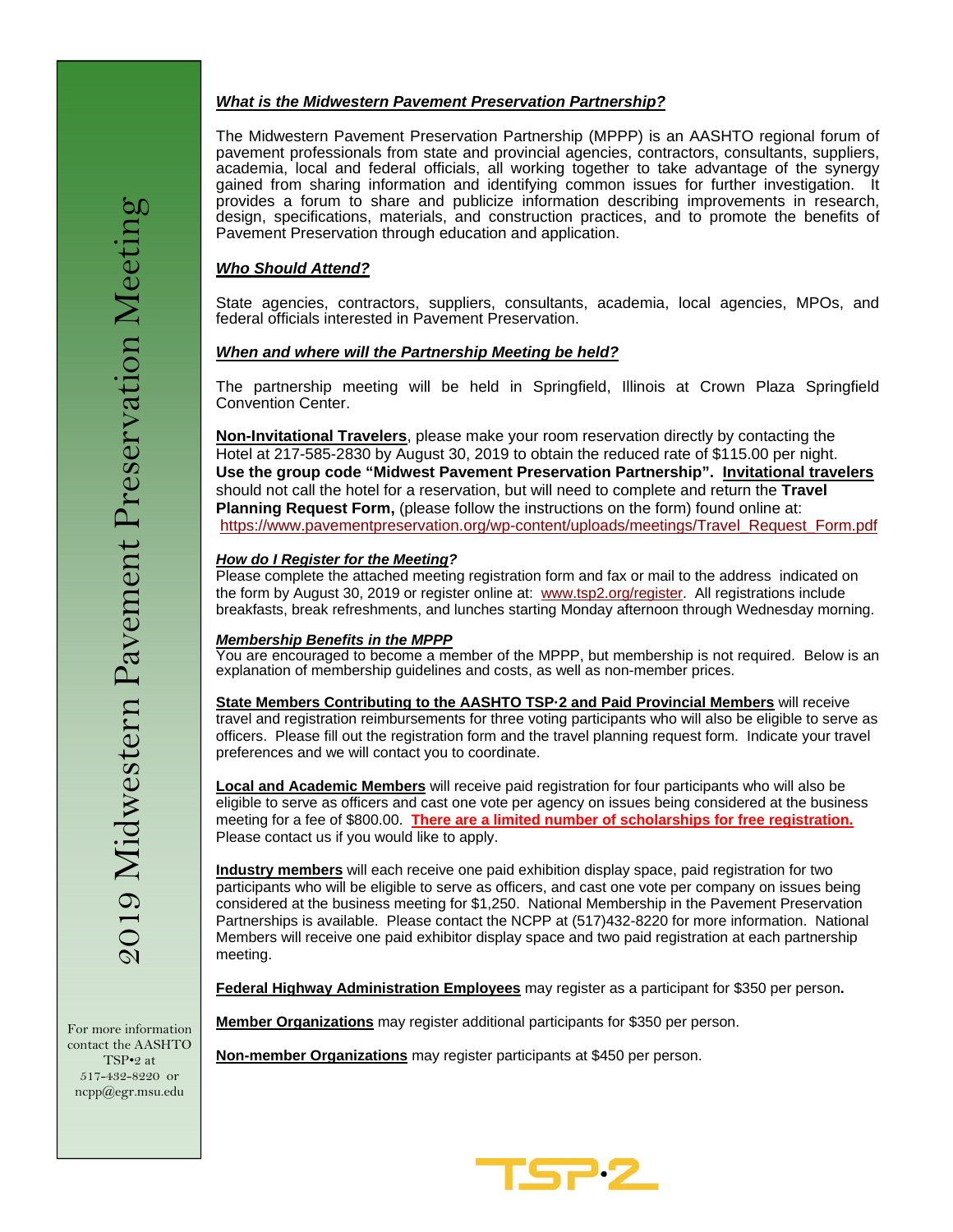For more information contact the AASHTO TSP•2 at 517-432-8220 or ncpp@egr.msu.edu



# Midwest Pavement Preservation Partnership

# **Draft Agenda**

#### *Monday, September 23, 2019*

| $9:00$ a.m. $-12:00$ p.m. |
|---------------------------|
| $9:00$ a.m. $-12:00$ p.m. |
| $9:00$ a.m. $-1:00$ p.m.  |
| 1:00 p.m. $-$ 1:45 p.m.   |
| 1:45 p.m. $-3:00$ p.m.    |
| $3:00$ p.m. $-3:30$ p.m.  |
| $3:30$ p.m. $-5:00$ p.m.  |
| $5:00$ p.m. $-5:30$ p.m.  |
| $5:30$ p.m. $-7:00$ p.m.  |

#### *Tuesday, September 24, 2019*

| 7:00 a.m. - 8:00 a.m.     |
|---------------------------|
| $8:00$ a.m. $-8:30$ a.m.  |
| $8:30$ a.m. $-8:45$ a.m.  |
| $8:45$ a.m. $-9:15$ a.m.  |
| 9:15 a.m. - 10:00 a.m.    |
| $0:00$ a.m. $-10:30$ a.m. |
| $0:30$ a.m. $-11:30$ a.m. |
| l 1:30 a.m. – 12:00 p.m.  |
| 12:00 p.m. - 1:00 p.m.    |
| 1:00 p.m. $-$ 2:30 p.m.   |
| $2:30$ p.m. $-3:00$ p.m.  |
| $3:00$ p.m. $-3:30$ p.m.  |
| $3:30$ p.m. $-5:00$ p.m.  |

#### *Wednesday, September 25, 2019*

| $7:00$ a.m. $-8:00$ a.m.   |
|----------------------------|
| 8:00 a.m. - 8:45 a.m.      |
| 8:45 a.m. - 9:30 a.m.      |
| 9:30 a.m. - 10:00 a.m.     |
| $10:00$ a.m. $-10:30$ a.m. |
| 10:30 p.m. $-11:00$ a.m.   |
| $11:00$ a.m. $-11:45$ a.m. |
| 11:45 a.m. - 12:00 p.m.    |
| 12:00 p.m. $-$ 1:00 p.m.   |
| 1:00 p.m. $-5:00$ p.m.     |
|                            |

Agency Only Working Session Industry Only Working Session Registration Desk Open and Exhibitor Set-Up

**Welcome and Introductions State/Province/LPA Introductions and Updates** 3:00 p.m. – 3:30 p.m. *Break and Exhibitor Displays*

**State/Province/LPA Introductions and Updates** 5:00 p.m. – 5:30 p.m. **Industry Introductions**

5:30 p.m. – 7:00 p.m. *Icebreaker and Exhibitor Displays Dinner on your own*

7:00 a.m. – 8:00 a.m. *Breakfast Buffet and Exhibitor Displays* 8:00 a.m. – 8:30 a.m. **FP2/Legislative Update** 8:30 a.m. – 8:45 a.m. **Research Roadmap Preservation from a County Engineers Perspective Local Agency Panel Discussion** 10:00 a.m. – 10:30 a.m. *Break and Exhibitor Displays* 10:30 a.m. – 11:30 a.m. **Task Force Introductions and Breakouts Business Meeting** 12:00 p.m. – 1:00 p.m. *Lunch Buffet and Exhibitor Displays* Industry Roadblock--Panel Discussion **Introduction to Demonstrations** 3:00 p.m. – 3:30 p.m. *Break and Exhibitor Displays* 3:30 p.m. – 5:00 p.m. **Field Demonstrations** *Dinner on your own*

> 7:00 a.m. – 8:00 a.m. *Breakfast Buffet and Exhibitor Displays* **R26 Guidance and Tools for Preservation Pavement Investment Guide** 9:30 a.m. – 10:00 a.m. **Hot-In-Place Recycling** 10:00 a.m. – 10:30 a.m. *Break and Exhibitor Displays* **Federal Highway Initiatives Diamond Grinding of Curled and Warped Pavements** Lunch on your own Meeting Wrap Up-Closing Remarks **Optional ISSA Chip Seal Training Workshop**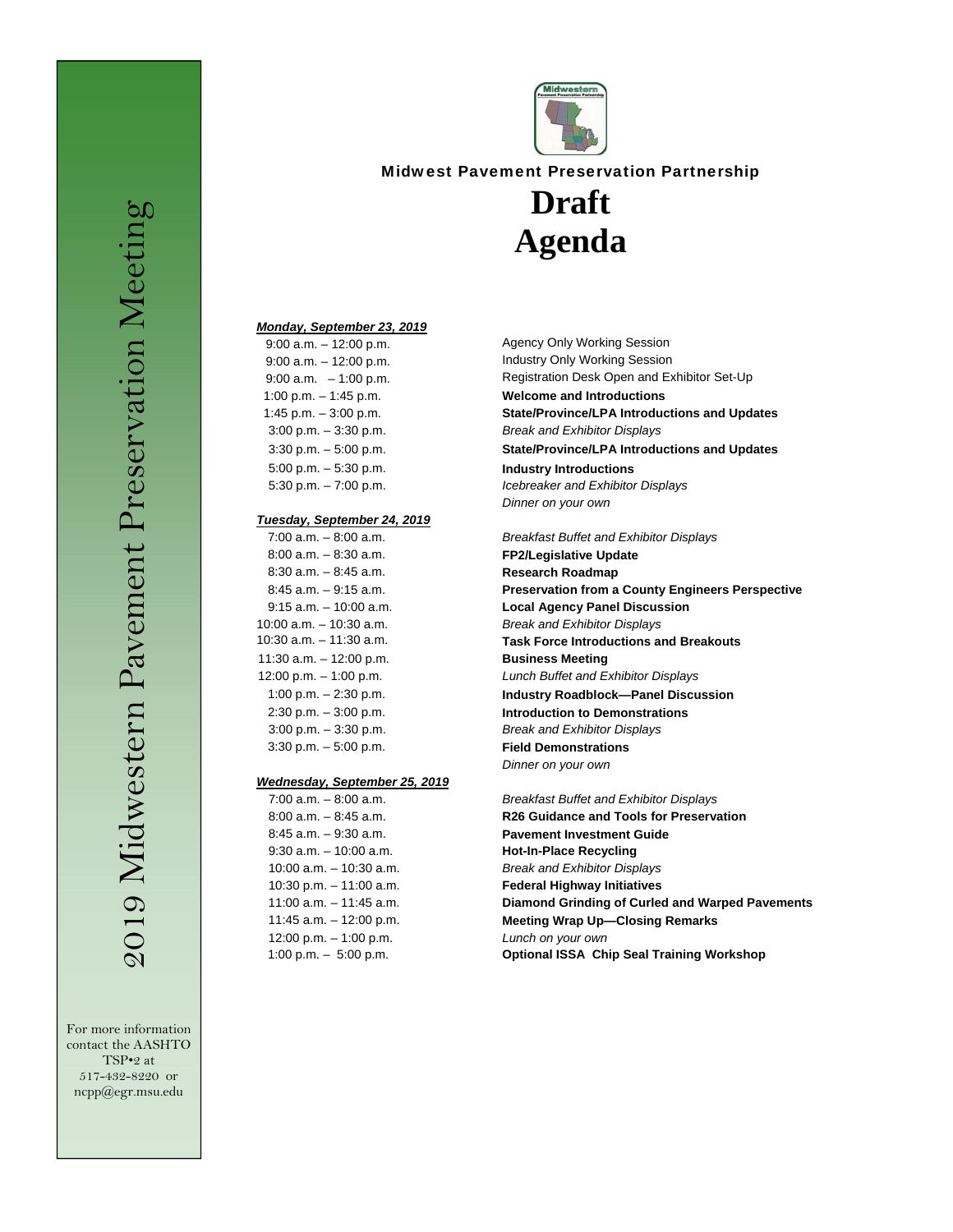# **2019 Midwestern Pavement Preservation Partnership AGENCY & ACADEMIC REGISTRATION**

# REGISTER BEFORE AUGUST 30, 2019

TOTAL DUE 5

| <b>REGISTER BEFORE AUGUST 30, 2019</b>                                                                                                                                                                                                                                                                                                                                                                                                                                                                                                                                                                                                                                                                      | <b>MPPP</b>                                                                                                                                                                                     |  |  |  |
|-------------------------------------------------------------------------------------------------------------------------------------------------------------------------------------------------------------------------------------------------------------------------------------------------------------------------------------------------------------------------------------------------------------------------------------------------------------------------------------------------------------------------------------------------------------------------------------------------------------------------------------------------------------------------------------------------------------|-------------------------------------------------------------------------------------------------------------------------------------------------------------------------------------------------|--|--|--|
| ≻<br>ONLINE: www.tsp2.org/register<br>▶<br>FAX: 517-432-8223<br>≻<br>MAIL, WITH PAYMENT: National Center for Pavement Preservation, 2857 Jolly Rd., Okemos, MI 48864                                                                                                                                                                                                                                                                                                                                                                                                                                                                                                                                        |                                                                                                                                                                                                 |  |  |  |
| <b>NAME</b><br><b>TITLE</b><br><b>ORGANIZATION</b><br><b>STREET ADDRESS</b><br>CITY / STATE / ZIP<br><b>WORK PHONE</b><br><b>EMAIL</b><br>NO<br>YES<br>Please indicate if you plan on attending the free ISSA Chip Seal Training                                                                                                                                                                                                                                                                                                                                                                                                                                                                            |                                                                                                                                                                                                 |  |  |  |
| FEDERAL, STATE, PROVINCIAL,<br><b>LOCAL AGENCY &amp; ACADEMIC</b><br><b>REGISTRATION</b><br>State and Provincial members contributing to the AASHTO TSP-2 are<br>considered "Invitational Travelers" and will receive registration and travel<br>reimbursements for three (3) member participants for their regional<br>corresponding meetings. Please complete and return this registration form<br>along with the online Travel Planning Request Form. Indicate your travel<br>preferences and the NCPP will contact you.<br>INVITATIONAL STATE/PROVINCIAL AGENCY ATTENDEE (3 free)<br>NON-INVITATIONAL STATE/PROVINCIAL AGENCY ATTENDEE \$350<br>$.$ \$800 $\Box$<br>LOCAL AGENCY OR ACADEMIC MEMBERSHIP | <b>PAYMENT INFORMATION</b><br>CHECK, payable to "Michigan State University,"<br><b>CREDIT CARD NUMBER</b><br>PHONE NUMBER<br><b>EXPIRATION DATE</b><br>NAME ON CARD<br><b>EMAIL FOR RECEIPT</b> |  |  |  |

\_\_\_\_\_\_\_\_\_\_\_\_\_\_\_\_\_\_\_\_\_\_\_\_\_\_\_\_\_\_\_\_\_\_\_\_\_\_\_\_\_\_\_\_\_\_\_\_\_\_\_\_\_\_\_\_\_\_\_\_\_\_\_\_\_\_\_\_\_\_

CARDHOLDER CITY/STATE/ZIP